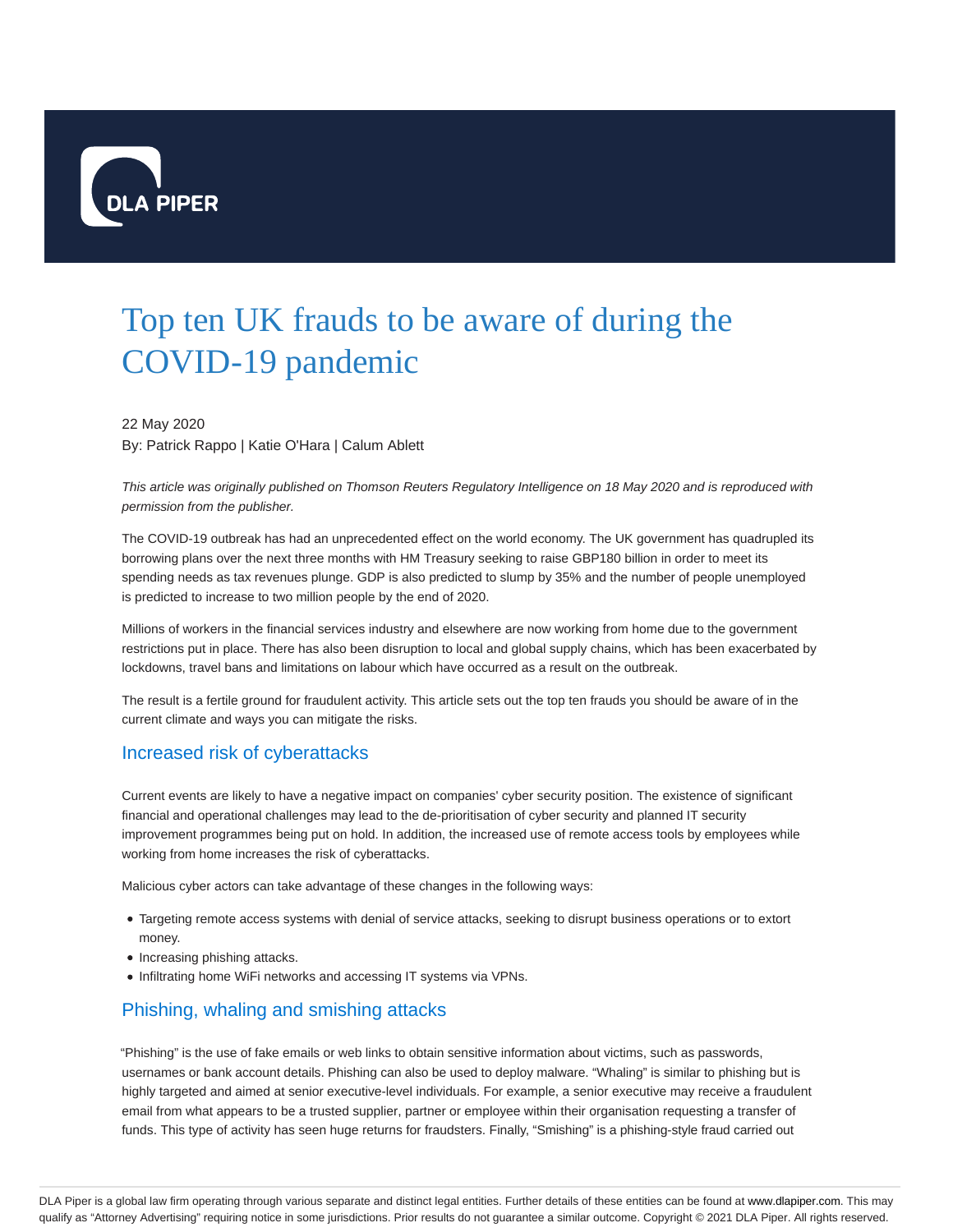via SMS.

Regulators in the financial services industry have issued warnings about such schemes to individuals, however dangers to businesses and their investors are equally increased. Barracuda reported a recent spike in COVID-19-related phishing attacks since the end of February. 77% were scams, 22% were brand impersonation, 1% business email compromise.

#### Account takeover fraud

Account takeover fraud occurs when a fraudster accesses an individual's (e.g. an employee's) account and uses the account to carry out unauthorised transactions or gain access to confidential information. Fraudsters can obtain account details using various techniques, including phishing, smishing, data breaches and the use of malware.

## CEO fraud / impersonation fraud / business email compromise fraud

CEO fraud and impersonation fraud exist where individuals inside an organisation receive emails purporting to be from a senior executive, instructing the transfer of money to a fraudsters account or requesting financial information. This may be carried out in one of two ways:

- Name spoofing uses the name of the CEO but a different email address (which may be similar to the company's email address).
- Name and email spoofing the CEO's email address is compromised and attacker uses the CEO's name and correct email address.

The current situation increases risk of both CEO and impersonation fraud as employees work remotely and this can be used as justification for unusual and non-routine payment requests. Alternatively emails or calls may purport to be from the company IT team and are designed to obtain passwords or enable malicious software to be downloaded onto a company's IT systems.

#### Invoice fraud

Invoice fraud occurs when fraudsters send communications purporting to be from company suppliers, asking for the supplier's bank details to be changed in order to re-route money to fraudster's bank account. Related to this is "invoice hijacking" where a fraudster serves a false invoice on a business after positioning itself in the middle of correspondence between the company and one of its suppliers. This is often achieved through email hacking and observing patterns of behavior and correspondence.

There is an increased risk of invoice fraud and hijacking in the current context due to:

- An increased number of employees working from home, and the resulting IT security weaknesses.
- The current situation making it easier to justify change in payment details.
- Employees already being distracted as a result of changes to working routines.

#### Investment fraud

With interest rates low and volatile stock markets, fraudsters can take advantage of companies seeking higher-return investments or financial safe havens. Fraudsters may attempt to induce businesses to buy or sell investment products on the basis of false information. For example:

- "Good cause" investments fraudsters seek investment for good causes such as the production of sanitiser, manufacture of personal protection equipment or new drugs to treat the virus, with the promise of high returns.
- "Pump and dump" schemes an attempt to boost the price of a stock via false coronavirus claims and later selling the stock at the inflated share price.
- Fraudulent investments offering hedging against stock market volatility.

# Fraud in the supply chain

The COVID-19 outbreak has caused increased pressure on many companies' supply chains. For example: closed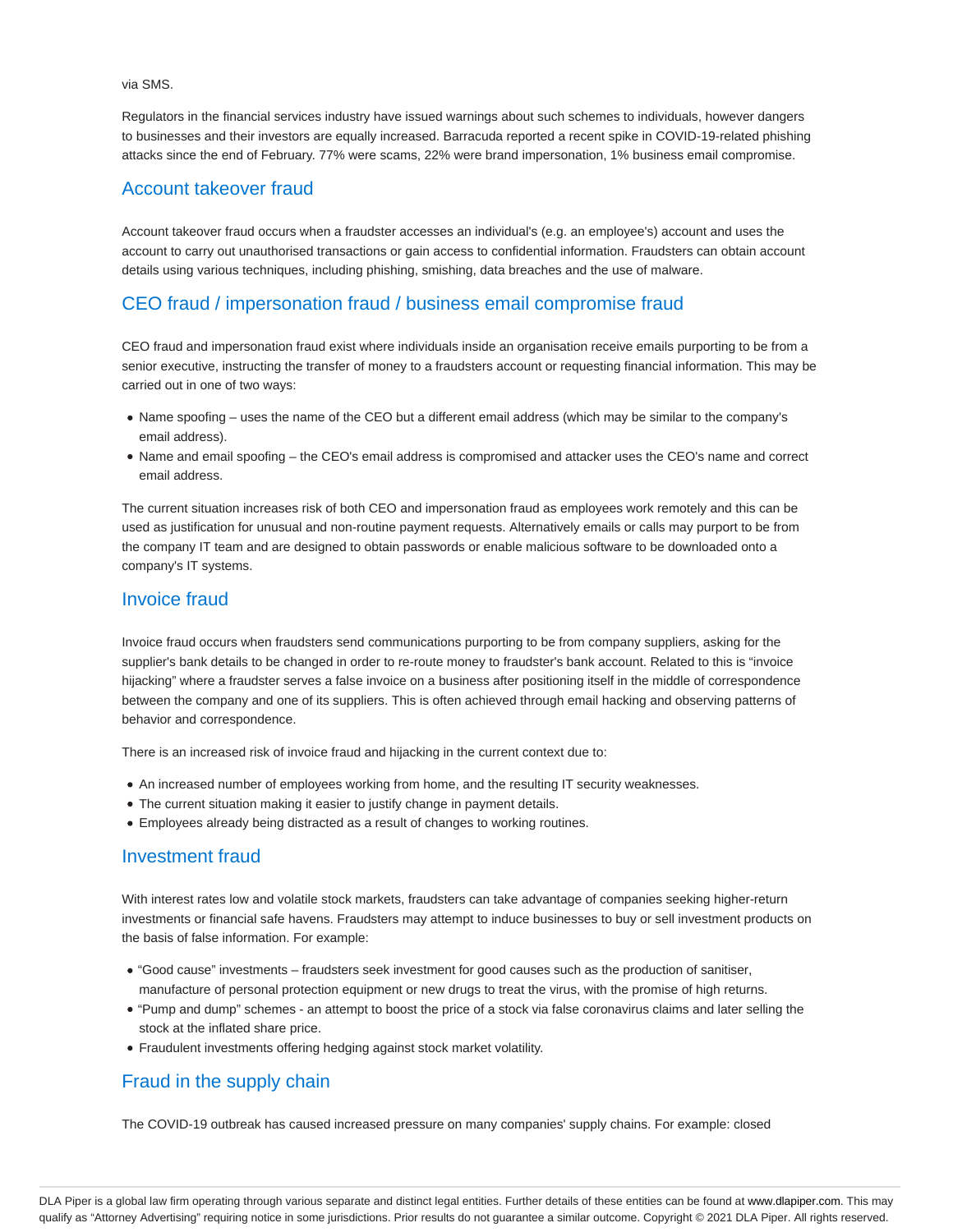borders in certain jurisdictions; suppliers invoking force majeure clauses; a shortage of components and raw materials, This increased pressure can increase the risk of fraud in a variety of ways, including:

- Reliance on alternative suppliers.
- By-passing of controls and due diligence.
- Risk of improper payments to "grease the wheels".

#### Insider fraud

Insider fraud occurs when a current or former employee, contractor or any other party who had access to data (often confidential information) commits this fraud by misusing the aforementioned data. The insider may seek to profit from the stolen data, for example by selling the data or using the information to make investment decisions.

Recent events may mean that organisations within the financial services sector are forced to make elements of their workforce redundant, or reduce working hours. Disgruntled employees facing redundancy may look to remove intellectual property, gain financially or otherwise cause reputational or financial damage to their employers.

# Advance fee fraud

When carrying out advance fee fraud, fraudsters usually pose as the government or the employee of a business. The fraudsters require businesses to pay a fee before receiving a product, service and/or money. After paying the fee, the victim does not receive the item they thought they were paying for. Examples include:

- Fraudsters may exploit short-term financial struggles caused by the current situation and ask for an upfront fee when applying for credit that the company never receives.
- Fraudsters may impersonate local authorities or government bodies and seek to take advantage of companies seeking assistance from government support schemes by requesting an advance fee in exchange for assistance.

# Associated crimes

Fraudulent activities like those previously listed come with a number of associated risks, for example:

- Employees seeking to cover up internal fraud may commit offences relating to accounting misstatements or misleading auditors.
- Acts committed in the supply chain may expose companies to criminal liability under section 7 of the UK Bribery Act for "failure to prevent bribery" e.g. facilitation payments.
- Failure to conduct adequate due diligence on counterparties may create money laundering risks.
- The potential for reportable regulatory breaches which may result in increased regulatory supervision of your firm and/or regulatory enforcement action.

# How to protect yourself against the top ten frauds

The frauds listed above exploit the remoteness of employees from the workplace and are carried out via technology; two elements which are unavoidable during the current pandemic. For example, they involve unauthorised access to a business's systems, or incorrect payments made to a fraudulent recipient, usually via or with the unintentional aid of an employee. Alternatively, they involve an employee's exploitation of the business either via supply chain fraud or insider fraud.

Consequently, it is essential for financial services companies to ensure that they monitor the activity of all employees while working from home, have systems checks in place to identify suspicious activity and that all employees are trained on the threats presented to the business during this unprecedented time. We set out below measures which will help to mitigate the risk of the fraudulent activity taking place in your business:

- Ensuring that remote access systems are patched and secure for employees working from home.
- Having adequate security controls which are able to withstand distributed denial-of-service attacks.
- Ensuring that the Cyber Security team are able to continue working effectively in the current circumstances.
- Providing employees with guidance and training on the potential fraudulent activity which may impact your business